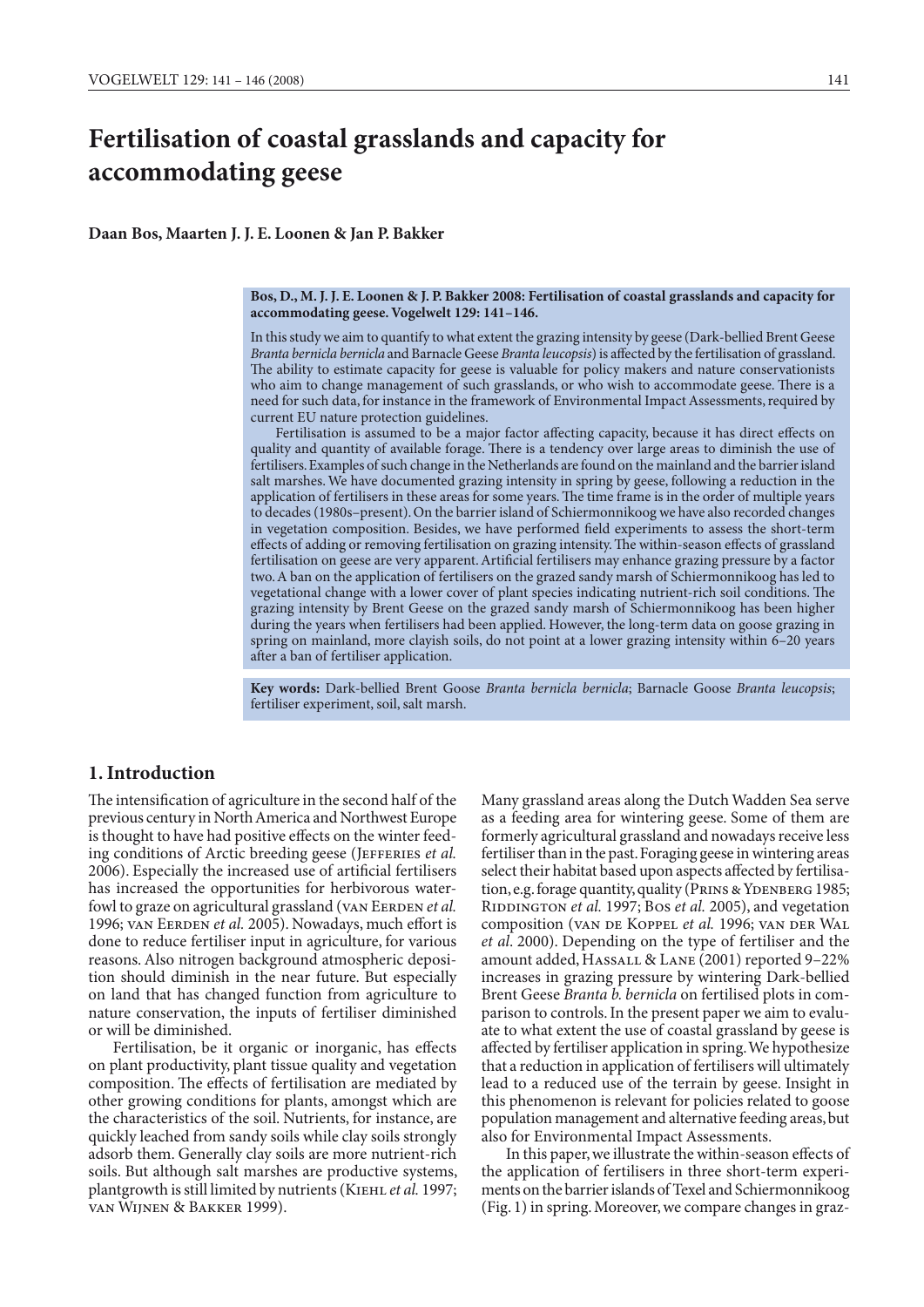ing pressure in spring over multiple years, after a reduction in the use of fertiliser application, for the mainland sites of Noord Friesland Buitendijks (NFB), the Bantpolder & Hoek van de Bant (BHB) and again for the barrier island of Schiermonnikoog.

## **2. Methods**

#### **2.1. Study sites**

The study site on the island of Schiermonnikoog is described in several papers, (e.g. Olff *et al.* 1997; Bos *et al.* 2003). Our first experiment was performed in cattle-grazed high salt marsh west of the First Creek (referred to as high marsh) dominated by Red Fescue *Festuca rubra*. Our second experiment was in the cattle-grazed low marsh, between the First and Second Creek (referred to as low marsh), dominated by Common Saltmarsh Grass *Puccinellia maritima* and Saltmeadow Rush *Juncus gerardi*. The salt marsh is grazed by 0.5 Livestock Unit/ha since 1989. Before 1989 it was grazed at 1.5 Livestock Unit/ha. The most important vertebrate herbivores in this system are European Hare *Lepus europaeus* with a year-round presence and Barnacle Goose *Branta leucopsis* and Dark-bellied Brent Goose as seasonal grazers from October to May. From 1962 to 1987, artificial fertilisers were applied to the high marsh near the end of the goose season (mid May) by farmers. Yearly 100–200 kg NP/ha were applied, sometimes followed by 50 kg ANL/ha (EBBINGE & BOUDEWIJN 1984). After 1987, the amounts applied diminished, and this fertilisation stopped entirely in 1989. The soil is a vlak vague soil (=Sandy hydrovague soil), calcareous with moderately fine sand (www.bodemdata.nl). Because Schiermonnikoog and Texel (see below) are barrier islands, they have sandy subsoil and are generally sandier than mainland areas (DE JONG et al. 1999).

 The Brent Goose reserve 'Zeeburg' lies in the northeastern part of the island of Texel (referred to as Zeeburg), and is mainly visited by Dark-bellied Brent Geese. It is embanked, but was previously a salt marsh. The soil is of the same type as on Schiermonnikoog. The pastures in the reserve (110 ha) consist

of homogeneous swards of *Lolium perenne* and *Poa sp*. that are managed by fertilisation (during the goose season) and aftermath grazing with livestock in order to accommodate the geese.

 The summer polder at Noord Friesland Buitendijks is cattle-grazed during summer (June– October). Barnacle Geese are present here in high numbers from October to May (Engelmoer *et al.* 2001). The polder was used for agriculture until 1996, but is managed as a nature reserve since. The area is grazed by livestock at 1 Livestock Unit/ha. The homogeneous grass vegetation was dominated by Rye Grass *Lolium perenne*, Creeping Bent *Agrostis stolonifera* and Marsh Foxtail *Alopecurus geniculatus*. Being on the mainland side of the Wadden Sea, its soil is more clayish than on the barrier islands. The soil is classified as a marine vlak vague soil, calcareous with sandy clay loam (www.bodemdata.nl). From 1998 until 2005, the summer polder has not been fertilised, but before 1996 it has been managed intensively and received a combination of slurry manure (15–20 ton/ha) or farmyard manure (5–15 ton/ ha) and artificial fertiliser (100–200 kg N/ha). Fertilisers were applied after the goose season.

 The study site Bantpolder & Hoek van de Bant includes two parts that slightly differ in soil and in history. The Bantpolder is an old embanked salt marsh, while the Hoek van de Bant is a former tidal area. Until 1969, when the Lauwersmeer became a fresh-water lake, the Hoek van de Bant was a salt marsh. The soil in the Hoek van de Bant is a marine vlak vague soil, calcareous with extra fine sand. The soil in the Bantpolder is the same as in Noord Friesland Buitendijks; a marine vlak vague soil, calcareous with sandy clay loam. Barnacle Goose normally is the most common species at this site. The area became a nature reserve in the early 1980s. Before that, both parts had been used as agricultural grassland and were managed for dairy cattle. During that period, both artificial and organic fertilisers were applied in quantities amounting to 200–300 kg N/ha, applied after the goose season. In 1985, fertilisation was reduced in the Bantpolder to 20 ton/ha of farmyard manure every three year, while fertilisation in the Hoek van de Bant stopped entirely. In order to increase attractiveness for birds, ponds have been dug and ditches enlarged.

#### **2.2. Short-term experiments**

We conducted three short-term experiments: 1.) Schiermonnikoog high marsh, 2.) Schiermonnikoog low marsh, 3.) Texel Zeeburg. These experiments have the same basic set-up in common. In the experiments we compare grazing intensity on fertilised and unfertilised plots. All experiments have been performed on barrier islands in the Wadden Sea in May and involve Darkbellied Brent Geese.

 Our first experiment was performed in the cattle-grazed high salt marsh of Schiermonnikoog. Eighteen plots of 2 m × 2 m were placed in two transects over the marsh, perpendicular to the existing slight elevational gradient. Fertilisation was accomplished using a commercial fertiliser (CaCO<sub>3</sub>, NH<sub>4</sub>NO<sub>3</sub>, 27%), dissolved in 0.5 litre water and sprayed over the vegetation, resulting in a net addition of 25 g of N/m<sup>2</sup>. The experiment started with fertilisation on 2<sup>nd</sup> April 1997 and was monitored from 9<sup>th</sup> April until 26th May. This first experiment was in fact a repetition from an identical experiment in 1985. That experiment had one fertilised plot of 80 m², fertilised on 1st May and monitored from 8th to 21st May. Although it lacked proper replication, we shall nonetheless show its result as a single data point in the results of Experiment 1



**Fig. 1:** Location of the four study sites. – *Lage der vier Untersuchungsgebiete*.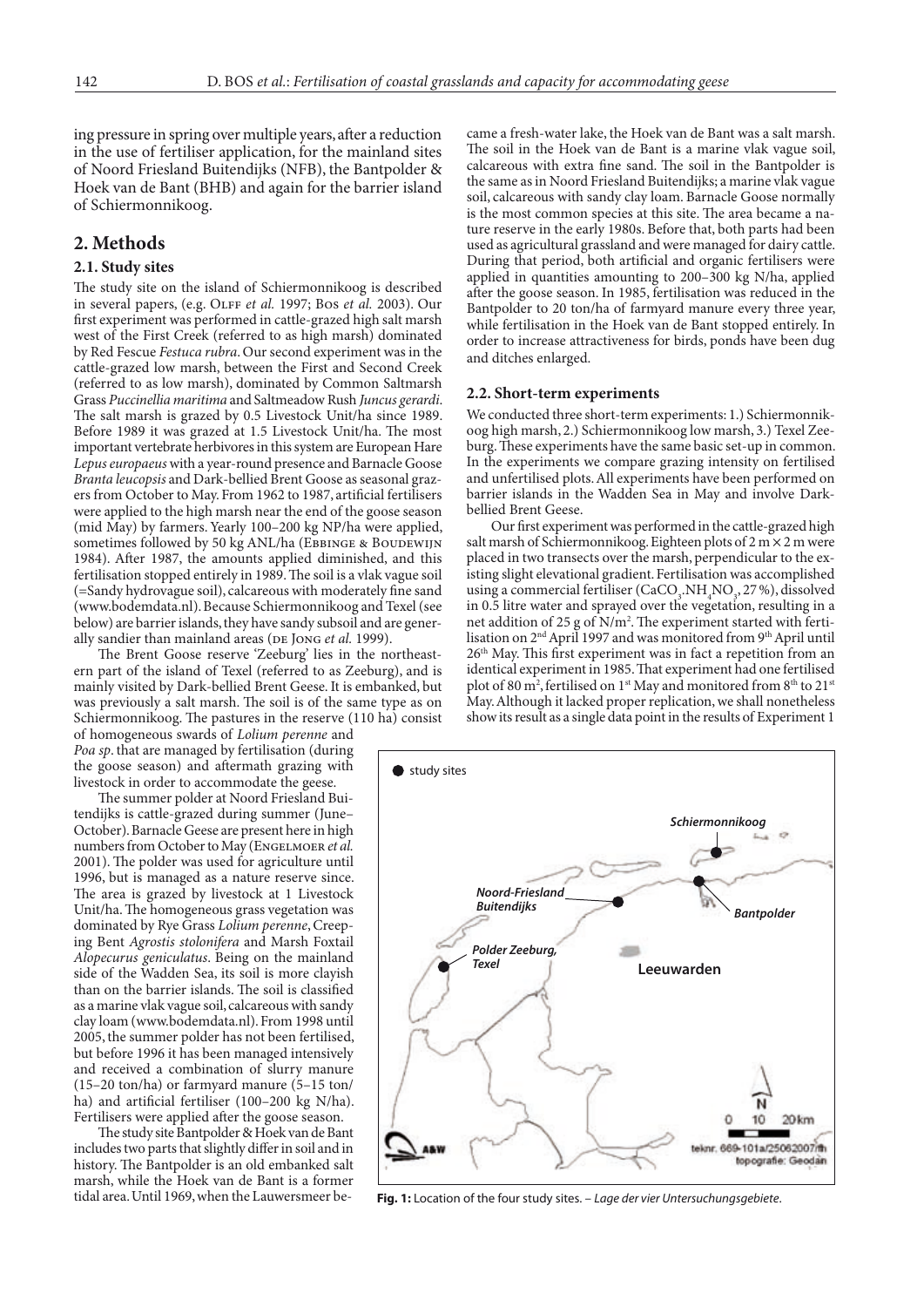of this paper, for the sake of comparison. Our second experiment was in the cattle-grazed lower salt marsh of Schiermonnikoog. Here, 16 plots of 2 m x 6 m were laid out in a full factorial design, with fertilisation and temporary exclosure as factors (Bos *et al.* 2005). Fertiliser application was as in Experiment 1. Geese and hares were excluded for three weeks using chicken wire (5 cm mesh width, 50 cm high). The experiment started on 5<sup>th</sup> April 1998. The third experiment took place on the Brent goose reserve "Zeeburg" on Texel (Fig. 1, Bos et al. 2004). We positioned seven replicated blocks of six plots in a randomised block design. The plots were 4m x 4 m in size. The fields were managed according to standard practice by fertilising them with an artificial fertiliser  $(11 g N/m<sup>2</sup>)$ , but for this experiment we prevented application by temporarily placing a plastic foil over half of the plots, effectively catching the fertiliser. As was the case in Experiment 2, part of the plots had been left ungrazed, but in this case for two different periods of time. Grazing was prevented again by fencing these plots using chicken wire (5 cm mesh width, 50 cm high). The fences for the different treatments were erected three and one week(s) prior to  $7<sup>th</sup>$  May 2000. The geese were not excluded in the control treatments.

#### **2.3. Changes in grazing pressure over time**

Droppings have been counted in circular plots of 4 m<sup>2</sup> and removed at regular intervals in each of the experiments, and the results have all been expressed as number of droppings/m<sup>2</sup>/day. In order to compare changes in grazing pressure over time, we assembled an overview of available dropping counts for those sites that had experienced a change in the application of fertilisers. For three sites we were able to assemble multiple estimates of grazing pressure over multiple years. These sites were 1.) high salt marsh of the island of Schiermonnikoog, the mainland sites 2.) BHB and 3.) NFB (Fig. 1). Important sources are van DER GRAAF et al. (2002) and EBBINGE & BOUDEWIJN (1984), but we also used unpublished results from Tiemersma (Bantpolder, eight plots of  $4\,\rm{m^2}$  and Hoek van de Bant, seven plots of  $4\,\rm{m^2}$  monitored yearround). For the high marsh on Schiermonnikoog we were able to analyse changes in vegetation composition as well. Vegetation composition had been recorded yearly in five permanent plots in August, from 1986 until the end of our study period. In addition, goose counts had been performed yearly by students of the University of Groningen. During the month of May, as long as the geese were present on the island, the number of geese at the high marsh has been recorded twice an hour from dusk to dawn. These data have been summarised in this paper in terms of goose hours to allow comparison between years.

# **3. Results**

The results of the three short-term experiments with fertilisation are very consistent. By adding fertiliser early in spring, the intensity of grazing by Dark-bellied Brent Geese increased 2–3fold. This is consistent over the study sites (Fig. 2 A–C), but also holds for the plots that had been exclosed for 1–3 weeks. Exclosed plots (Fig. 2B and C) had developed higher standing biomass, but this did not affect grazing intensity to the same extent as did fertilisation.

 The long-term goose count data on the high salt marsh of Schiermonnikoog illustrate that high values of grazing pressure only occurred in the period before the ban of fertilisation, but the variation in observed values is high (Fig. 3A). The dropping counts data are more robust (Fig. 3B), and clearly illustrate high values of grazing pressure before, and low values after fertilisation stopped. This is in spite of the fact that the number of Brent Geese on the island increased (VAN DER WAL *et al.* 2000). Interestingly,



**Fig. 2:** Results of three different fertilisation experiments on grazing pressure by Dark-bellied Brent Geese in spring. A) Cattle-grazed *Festuca* salt marsh on Schiermonnikoog. OBK Experiment spring 1997, n = 2×9. B) Cattle-grazed *Puccinellia/Juncus* marsh on Schiermonnikoog. NBK Experiment May 1998,  $n = 4 \times 4$ . C) Agricultural grassland Texel. Zeeburg Experiment May 2000, n = 7×6 (Bos *et al.* 2004).– *Ergebnisse von drei unterschiedlichen Düngungsexperimenten zur Beweidungsintensität durch Dunkelbäuchige Ringelgänse im Frühjahr. A) Beweidete*  Festuca*-Salzwiesen auf Schiermonnikoog. OBK Experiment Frühjahr 1997, n = 2×9. B) Beweidete* Puccinellia/Juncus*-Salzwiese auf Schiermonnikoog, NBK Experiment Mai 1998, n = 4*×*4. C) Intensiv-Grünland auf Texel, Zeeburg Experiment Mai 2000, n = 7*×*6* (Bos *et al.* 2004).

we have two measurements of grazing in experimentally fertilised plots, plots that had been fertilised during the goose season, for the years 1985 and 1997. The latter data point refers to our short-term experiment at the high marsh (Fig. 2A), while the experiment in 1985 has been performed on a single plot of 80 m<sup>2</sup>. The geese grazed the experimentally fertilised plots in 1997 with the same intensity as they did in 1985, but the control plots were grazed at a much lower level of intensity in that year. Important changes in vegetation cover were observed for *E. repens* and *L. perenne*, which strongly declined (Fig. 3C), and for *T. repens* that increased. *F. rubra* first increased, but declined again later.

On the mainland sites of NFB and BHB we found no indications that the grazing pressure by geese (mainly Barnacle Geese) declined after fertilisation stopped. At NFB (Fig. 4) the time frame is limited to six years of observation. Over this period, the goose grazing pressure in the summer polder increased, paralleling a regional increase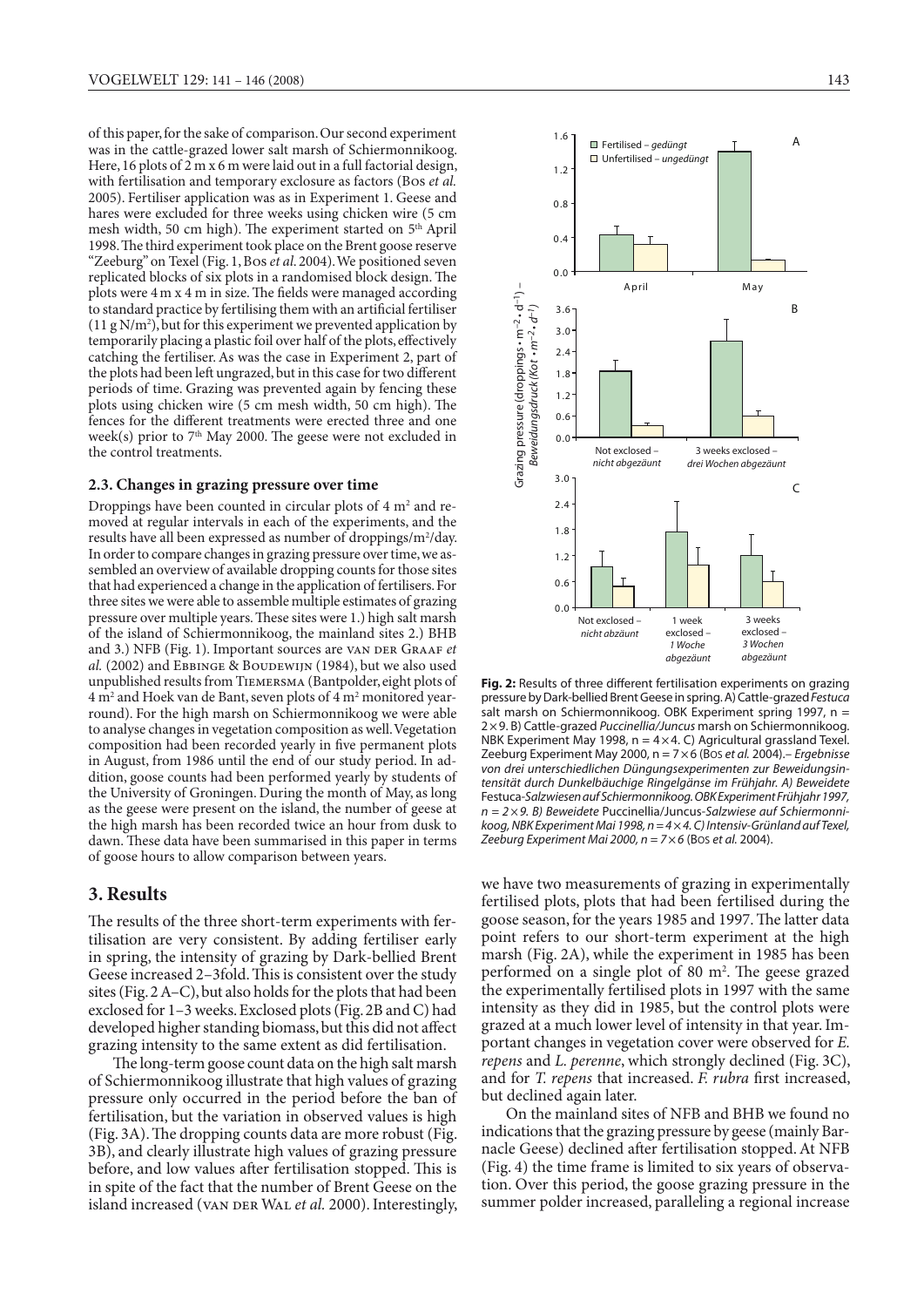

**Fig. 3:** Developments in goose grazing pressure and vegetation on the cattle-grazed *Festuca* salt-marsh of Schiermonnikoog (OBK). A) Comparison of goose count data over time. B) Results of various dropping counts (sources: Ebbinge & Boudewijn 1984; ML & DB own data, Jouke PROP pers. comm.). The two black square markers refer to plots that had been fertilised experimentally during the goose season, for the years 1985 (single plot of 80 m<sup>2</sup>) and 1997 (same data as Fig. 2, panel A). C) Long-term vegetation change. *Lolium perenne* and *Elytrigia repens* decline, while *Trifolium repens* increases (source J. P. Bakker, unpublished results. Fertilisation stopped 1989 (indicated by the arrow). – *Entwicklung von Beweidungsintensität und Vegetation auf der beweideten*  Festuca*-Salzwiese, Schiermonnikoog (OBK). A) Vergleich der Daten der Gänsezählungen über den Untersuchungszeitraum. B) Ergebnisse der verschiedenen Kotstangenzählungen (Quelle: Ebbinge & Boudewijn 1984; ML & DB eigene Daten, Jouke Prop pers. Mitt.). Die zwei schwarzen Quadrate beziehen sich auf Probeflächen, die im Rahmen des Experiments in den Jahren 1985 (eine Probefläche von 80 m2 ) und 1997 (gleiche Daten wie in Fig. 2, Abschnitt A) während der Gänsesaison gedüngt wurden. C) Langfristige Änderungen der Vegetation.* Lolium perenne *und* Elytrigia repens *nahmen ab, während* Trifolium repens *zunahm (Quelle: J. P. Bakker, unveröff.). Die Düngung wurde 1989 eingestellt (angegeben durch den Pfeil).*



**Fig. 4:** Average goose grazing pressure in April and May on permanent grassland in the summer polder of Noord Friesland Buitendijks (van Duin *et al.* 2007). Fertilisation had been reduced in 1996 and stopped entirely in 1998. – *Durchschnittliche Beweidungsintensität im April und Mai auf Dauergrünland im Sommerpolder Nord-Friesland Buitendijks (van Duin* et al*. 2007). Die Düngung wurde 1996 reduziert und 1998 eingestellt.*



**Fig 5:** Average goose grazing pressure in March and April on permanent grassland in the Bantpolder (black dots) and the Hoek van de Bant (blue dots). Fertilisation had been reduced in 1985 in the Bantpolder and had stopped entirely in the Hoek van de Bant at that time (indicated by the arrow). – *Durchschnittliche Beweidungsintensität im April und Mai auf Dauergrünland im Bantpolder (schwarze Punkte) und im Hoek van de Bant (blaue Kreise). Die Düngung wurde 1985 im Bantpolder reduziert und im Hoek van de Bant eingestellt (angegeben durch den Pfeil).*

in goose numbers over that period. At BHB the trends in grazing pressure over time are almost identical between the two subsites Bantpolder and Hoek van de Bant. In spite of the fact that fertilisation stopped in the Hoek van de Bant in 1985, the values are generally higher than in the early 1980s, both in March and in April (Fig. 5). The variation in recent years is large. Similarly, in the Bantpolder itself, no decline in grazing pressure by geese is observed in a comparison between recent years and the early 1980s.

## **4. Discussion**

The short-term experiments allow to illustrate that withinseason effects of fertiliser application on geese are very apparent. Geese are attracted to fertilised plots and willing to fight over them (Bos *et al.* 2005). They also spent more time on these plots. The results are consistent with findings by Hassal & Lane (2001) who, in autumn, found increases in grazing pressure on fertilised plots in the order of 10–20 % in comparison to controls. It is noticeable, that the difference between fertilised plots and controls in our short-term experiments is much larger. Given the fact that temporary exclosure of herbivores has a much smaller effect, we conclude that the preference is not caused by a higher standing biomass. Rather, it should be related to higher tissue quality of the grass. A higher primary productivity, which also results from applying fertilisers, allows for a greater harvest of grass and helps explaining a longer time spent on the plots. The interaction between food biomass and food quality has been reported upon in more detail in Bos *et al.* (2005).

 Observed grazing intensity is, of course, governed by goose preference, local standing biomass and additional primary productivity, but also by the relative availability of food. This is dependent upon food conditions elsewhere and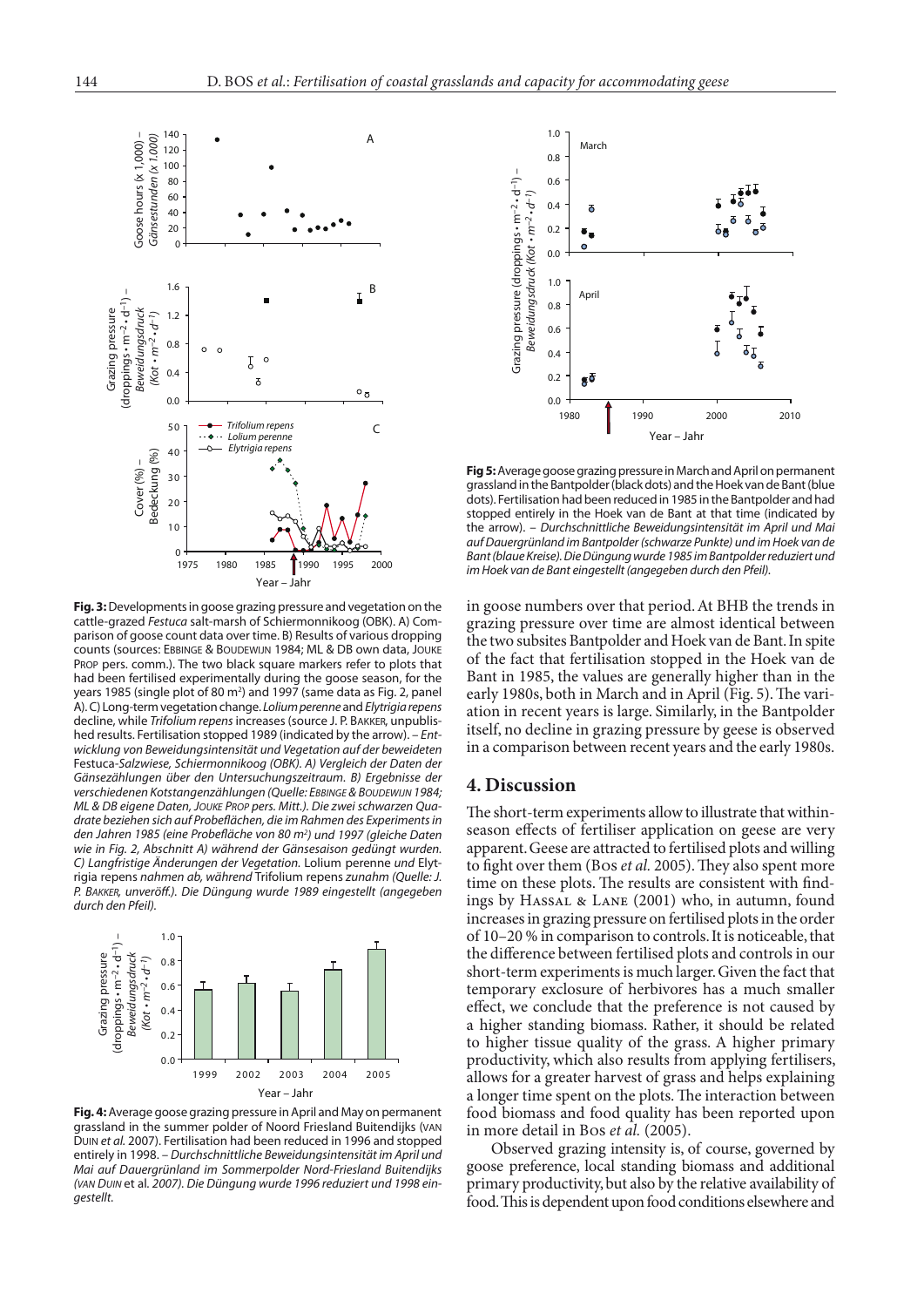flyway population size. These aspects complicate our comparisons and shall be discussed below. The goose numbers present in the regions of our study sites have increased over time following the increases in the entire flyway populations. This is valid for Dark-bellied Brent Geese on Schiermonnikoog as well as for Barnacle Geese on the mainland sites. In addition to that, the Barnacle Geese tend to stay longer in the Wadden Sea than in the past (ENGELMOER et *al.* 2001). This is one of the confounding factors that make it more difficult to judge effects of fertilisation per se. But still, in line with our hypothesis, the ban of fertiliser use on the marsh of Schiermonnikoog resulted in lower grazing pressures than measured before. Geese were present on the island after the ban in numbers higher than before. They also regularly visited the study site, and responded directly to our experimental fertilisation in 1997. Finally, the vegetation data clearly point at a change in nutrient levels in the soil; plants that indicate high nitrogen levels of the soil(*Elytrigia repens* and *Lolium perenne* for example, Ellenberg *et al.* 1991) disappear after fertilisation has stopped. The soil at the sandy high marsh of the barrier island Schiermonnikoog is apparently such, that the nutrient availability can change measurably within a few years; measurable in terms of vegetation composition and goose grazing pressure.

 In contrast we found no indications that grazing pressure by geese declined on the mainland sites of NFB and the BHB after fertilisation had stopped there. At NFB the time span is modest (six years). In the Bantpolder and Hoek van de Bant, however, the time frame of our study is large. There is 23 years of difference between the measurements in 1983 and 2006. This suggests that the soils on the mainland are much more resilient to this type of change, and that other factors are more important in explaining short- and medium-term variation in goose grazing pressure than fertilisation on these soils. However, in the long run we still expect changes in soil fertility to be expressed in a lower capacity for accommodating geese on mainland sites.

 This study should not be interpreted as a claim to fertilise feeding areas for geese. True, fertiliser application can be effective in the management of an alternative feeding area in order to reduce damage by grazing wildfowl elsewhere (Hassall & Lane 2001). In particular cases, it can be helpful as such and may be cost-effective. There may, however, be disadvantages in concentrating the animals in an artificial way. Prop & Black (1998) have shown that food on very homogeneous pastures may be inadequate to provide all nutrients required for balanced body-stores. Barnacle Goose breeding at Svalbard show reduced reproduction rate at fertilised grassland as compared to unfertilised grassland used as stop-over sites along the Norwegian coast (Prop & Black 1998; Black *et al.* 2007). Also, the role of diseases may become more prominent at high bird densities. The geese have evolved without artificial fertilisers and do not depend on them. In a tidal environment there is regular nutrient input from the sea, and fertilisation serves no ecological purpose. In polder systems, organic fertilisers, rather than artificial ones, may be considered for nature areas, if the ecological targets require so.

## **5. Conclusions**

The within-season effects of grassland fertilisation on geese are very apparent. Artificial fertilisers may enhance grazing pressure by a factor two or more in spring. A ban of fertiliser application on the grazed sandy marsh of Schiermonnikoog has led to measurable vegetational change and coincides with a lower grazing intensity by Dark-bellied Brent Geese. However, long-term data on goose grazing in spring on more clayish, mainland soils, do not point at a lower grazing intensity after a ban of fertiliser application within 6–20 years.

**Acknowledgements:** This study was performed with the help of T. Boudewijn, B. Ebbinge, S. van der Graaf, L. von der Heyde, G. Krottje (It Fryske Gea), J. Stahl, K. Tiemersma (Natuurmonumenten) and many students of the University of Groningen that participated in the animal ecology courses. This research was supported by the Technology Foundation STW, applied science division of NWO and the technology programme of the Ministry of Economic Affairs.

## **6. Zusammenfassung**

#### **Bos, D., M. J. J. E. Loonen & J. P. Bakker 2008: Düngung von Küstengrünland und die Beweidungskapazität für Gänse. Vogelwelt 129: 141–146.**

Zweck dieser Arbeit war, zu quantifizieren, wie stark die Beweidungsintensität durch Gänse (Dunkelbäuchige Ringelgans *Branta b. bernicla* und Weißwangengans *Branta leucopsis*) von der Düngung des Grünlandes abhängt. Die Möglichkeit, die Kapazität von Flächen für Gänse einzuschätzen, ist wichtig für Politik, Verwaltung und Naturschützer, die das Management solcher Flächen planen oder dort den Aufenthalt von Gänsen ermöglichen möchten. Solche Daten werden zum Beispiel für Umweltverträglichkeitsstudien, wie sie von den derzeitigen EU-Naturschutzrichtlinien gefordert werden, gebraucht.

 Es wird angenommen, dass die Kapazität vornehmlich durch Düngung beeinflusst wird, weil sich diese unmittelbar auf Qualität und Quantität der zur Verfügung stehenden Nahrung auswirkt. Es besteht gegenwärtig die Tendenz, den Einsatz von Düngemitteln großflächig zu reduzieren. Beispiele dieser Entwicklung findet man in den Niederlanden sowohl auf dem Festland als auch auf den Salzwiesen der Wattenmeerinseln. Im Rahmen dieser Arbeit wurde über mehrere Jahren die Beweidungsintensität durch Gänse im Frühjahr nach Reduktion der Düngergaben auf solchen Flächen dokumentiert. Der Untersuchungszeitraum erstreckte sich über mehrere Jahre bis Jahrzehnte (1980er Jahre bis heute). Auf der Watteninsel Schiermonnikoog wurden darüber hinaus auch die Änderungen der Vegetation erfasst. Daneben wurden auch Freiland-Experimente durchgeführt, um die kurzfristigen Auswirkungen von Düngung oder Düngeverzicht zu untersuchen. Innerhalb einer Saison waren die Auswirkungen der Grünlanddüngung auf Gänse sehr offenkundig. Eine zusätzliche Düngegabe kann die Beweidungsintensität um mehr als den Faktor zwei zunehmen lassen. Das Düngeverbot auf den beweideten sandigen Salzwiesen von Schiermonnikoog führte zu Vegetationsänderungen mit einer geringeren Flächendeckung bei Pflanzenarten, die auf nährstoffreiche Böden